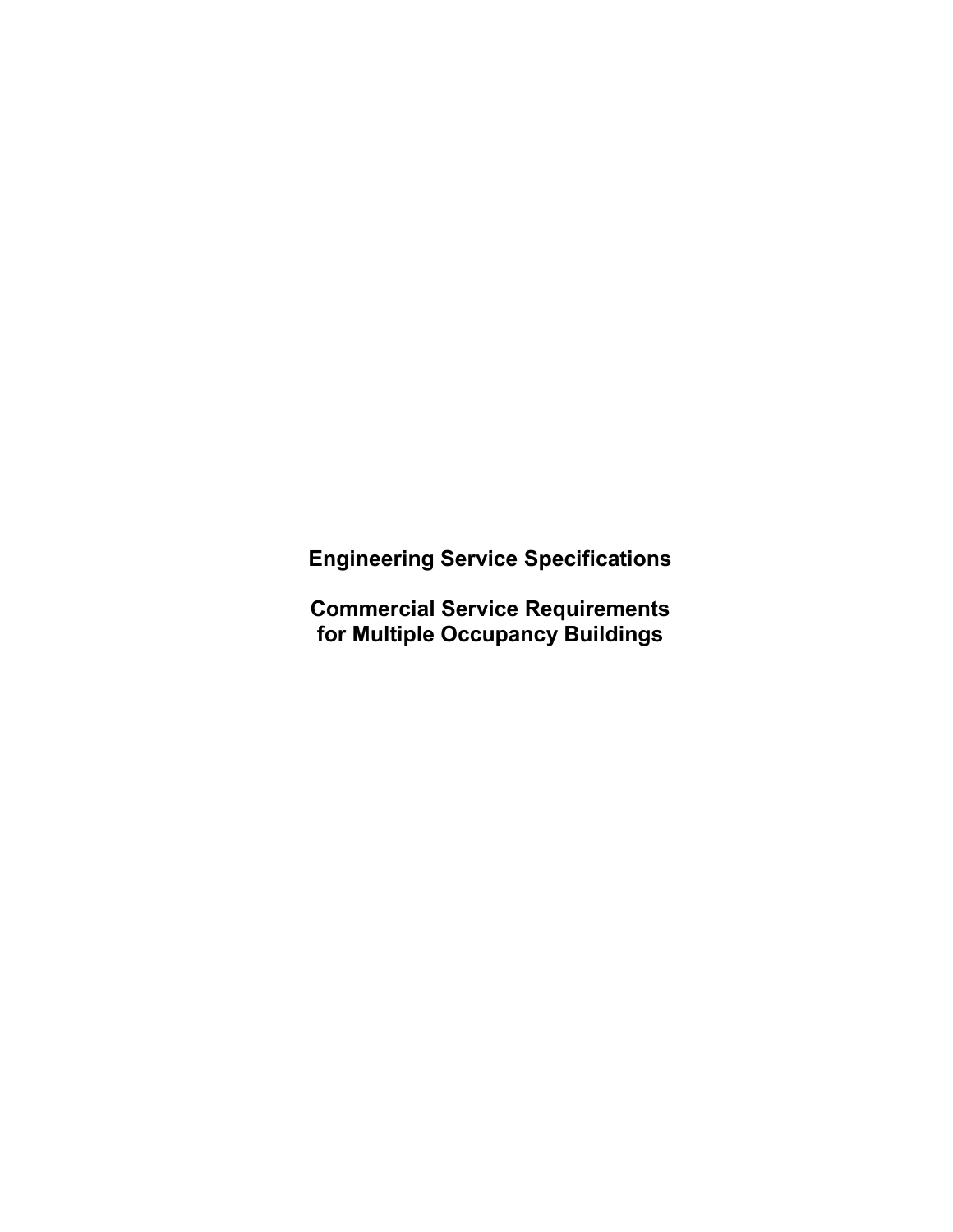## **Specifications for Commercial Metering Requirements for Three-Phase Customers within Multiple Occupancy Building Served from a New Underground Padmount Transformer**

Applicable to an Owner requiring commercial services receiving three-phase power at 120/208 volts (*V*) from a new underground padmount transformer to a multiple occupancy building. Applicable to commercial services receiving three-phase power through a 200 Amp (A) meter base attached to building requiring services with service conductors entering through an underground conduit from the padmount transformer to bottom of meter base. Also applicable to commercial services requiring greater than 200A through applicable metering equipment (*meter base and CT enclosure*) that will be attached to building requiring services with service conductors entering through an underground conduit from the padmount transformer to bottom of CT enclosure. Current transformers (*CTs*) are enclosed within the CT enclosure. Drawing No. 24 illustrates a basic three-phase configuration of a multiple occupancy building.

The maximum SLEMCO allowable load that a new underground padmount transformer can serve is 1200A. Therefore, the maximum number of commercial services receiving three-phase power through a 200A meter base from a new underground padmount transformer is six (*6*). Furthermore, the combination of commercial services receiving three-phase power through a 200A meter base and requiring greater than 200A through applicable metering equipment must not exceed 1200A.

The party responsible for the multiple occupancy building is referred to as the Owner. All commercial services will provide power to customers within sections of the multiple occupancy building that are divided by firewalls approved by Governing Authorities. Each of these customers will require an independent commercial service from the transformer. There will be no multiple metered customers from one service allowed.

The *Point of Connection* is the point of demarcation between SLEMCO and the customer. It shall be the customer's responsibility for compliance with the National Electrical Code (*NEC*) and any Governing Authority for all equipment beyond the *Point of Connection*. The Owner is advised to use the services of a qualified electrician to assure compliance with all codes and regulations.

*It should be noted that electrical pipe is the gray pipe and white water pipe is not acceptable. Therefore, schedule 40 or 80 electrical pipe discussed in this section is approved electrical conduit.*

Items marked with  $\mathbf{0}\mathbf{0}$  are indicated on the following drawings:

Drawing No.16 – *Three-Phase Current Transformer Metering Requirements from a New Padmount Transformer for Multiple Customers*

Drawing No.20 – *Three-Phase Underground Service Requirements from a New Padmount Transformer Letters in parentheses are indicated on drawings. Example:* **(A)** *Drawing No. 16 item A.*

1. Secondary conductors furnished and installed by Owner.  $\mathbf{\Phi}^{(A)}\mathbf{\Phi}^{(A)}$  The secondary conductors shall be sized according to the load, as required by the NEC or Governing Authority. The neutral of the secondary conductors shall be sized no smaller than two sizes less than the other conductors. An extension of at least 48" of secondary conductor is required to be left out of conduit at padmount transformer location. Termination of conductors in padmount transformer (*Point of Connection*) performed by Owner.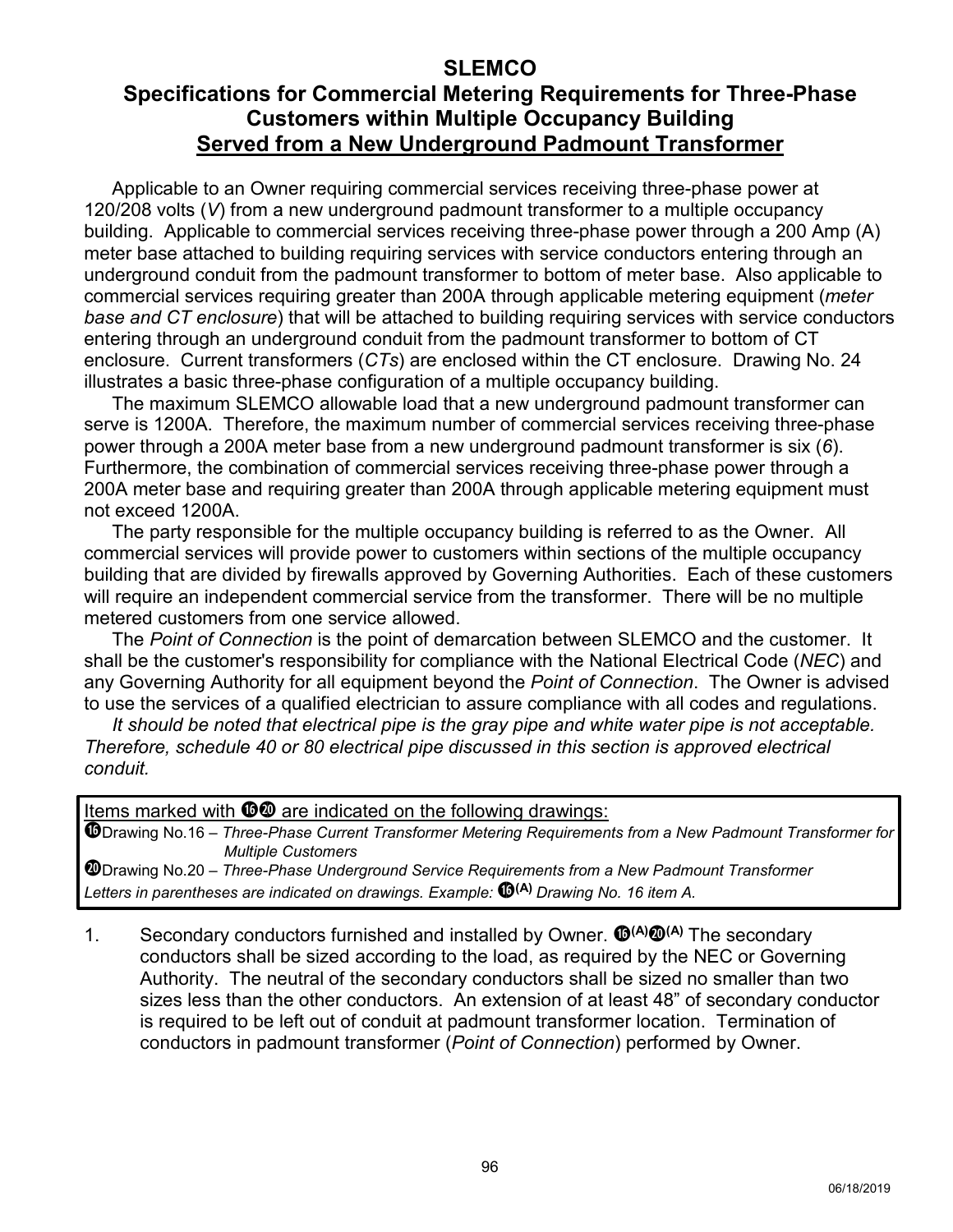## **Specifications for Commercial Metering Requirements for Three-Phase Customers within Multiple Occupancy Building Served from a New Underground Padmount Transformer**

Items marked with  $\mathbf{0}\mathbf{0}$  are indicated on the following drawings:

Drawing No.16 – *Three-Phase Current Transformer Metering Requirements from a New Padmount Transformer for Multiple Customers*

- **1.1**Commercial Services greater than 200A: Secondary conductors from transformer to disconnect switch will be terminated in disconnect switch by Owner. Wire trough is optional. Each pole of the disconnect switch will only be allowed one lug attachment. Therefore, multi-conductor connections to a single pole made within the disconnect switch must include a multi-conductor lug. More than one conductor connected within a single lug will not be allowed.
- **1.2**200A Commercial Services: Secondary conductors from transformer to meter base will be terminated in meter by Owner.
- 2. Secondary conduit furnished and installed by Owner. The Owner is required to trench and install one (*1*) electrical conduit (*3" minimum*) per conductor run. Electrical schedule 40 pipe is acceptable for below ground use. **(B)(B)**
- 3. **3.1**Commercial Services greater than 200A: Above ground riser conduit must be a minimum of a 3" electrical schedule 80 pipe.  $\mathbf{O}^{(c)}$  if elbows are required, then PVC elbows shall be used. LB elbows and flex conduit cannot be used.
	- **3.2**200A Commercial Services: Owner will complete installation of above ground riser conduit into bottom left side of meter base using a minimum of a 3" electrical schedule 80 pipe. <sup>(D(C)(H)</sup> If elbows are required, then PVC elbows shall be used. LB elbows and flex conduit cannot be used.
- 4. **4.1**Commercial Services greater than 200A: No standard steel 90º elbows are allowed since conduit will house conductors carrying greater than 200 Amps. Therefore, any underground service that requires three 90º turns or is further than 150', the Owner must use PVC long radius 90º elbows with a 48" turn. A maximum of three 90º turns are allowed. Any underground service which is less than 150' with two or less 90º turns, the Owner is allowed to use PVC long radius 90º elbows with a 36" turn. **(D)**
	- **4.2**200A Commercial Services: Any underground service that requires three 90º turns or is further than 150', the Owner must use standard steel 90º elbows with an 18" turn. A maximum of three 90º turns are allowed. Any underground service which is less than 150' with two or less 90º turns, the Owner is allowed to use PVC long radius 90º elbows with a 36" turn. **<sup>(D(D)</sup>**
- 5. Owner must maintain a depth of 36" when installing electrical conduit for secondary conductors. **(E)(E)**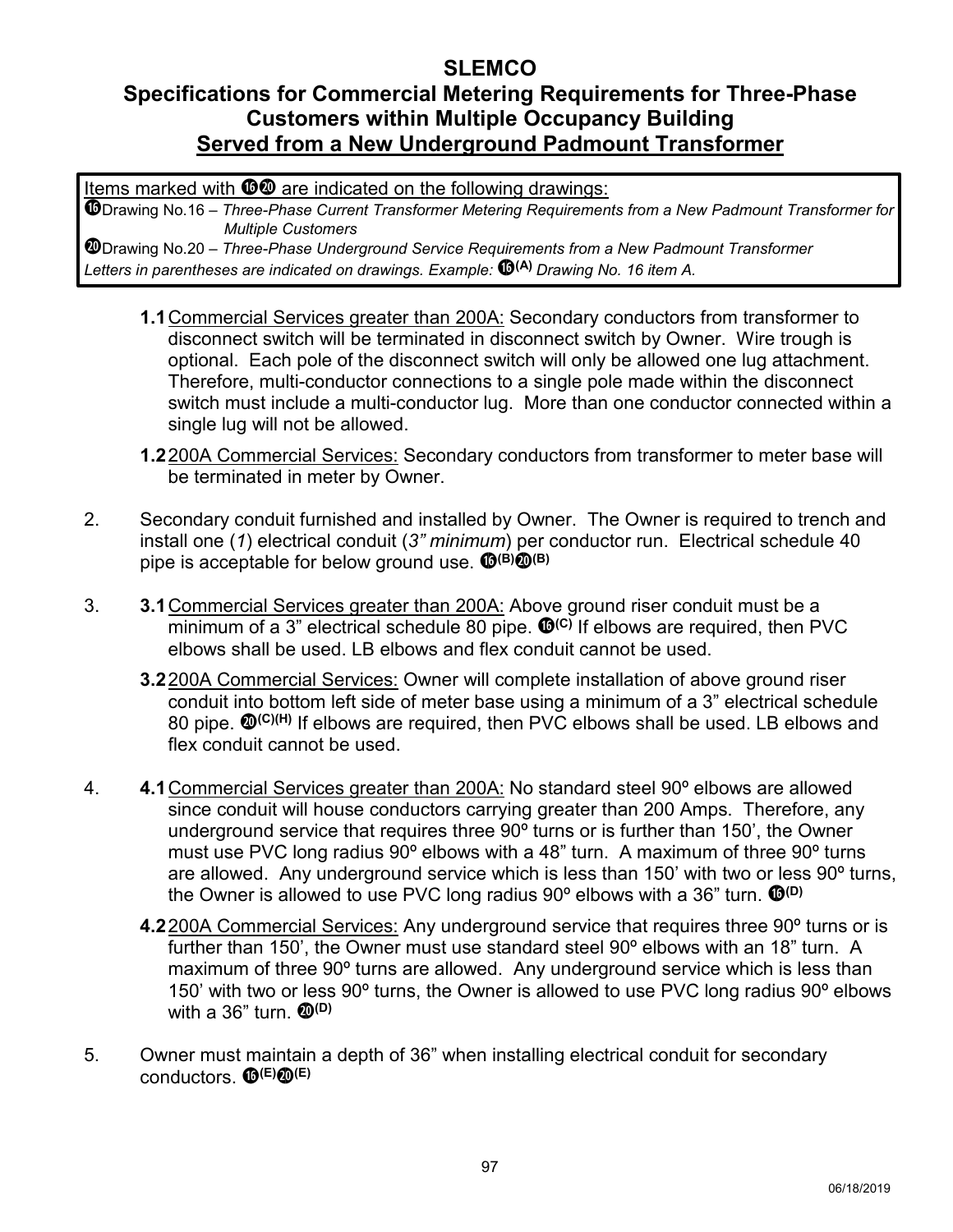## **Specifications for Commercial Metering Requirements for Three-Phase Customers within Multiple Occupancy Building Served from a New Underground Padmount Transformer**

Items marked with  $\mathbf{0}\mathbf{0}$  are indicated on the following drawings:

Drawing No.16 – *Three-Phase Current Transformer Metering Requirements from a New Padmount Transformer for Multiple Customers*

- 6. Padmount transformer foundation constructed and grounded by Owner according to *Drawing No. 14 - Three-Phase Padmount Transformer Foundation*. SLEMCO must inspect foundation before concrete is poured. Padmount transformer furnished and installed by SLEMCO. **(F)(F)**
- 7. The Owner shall stub up the primary and secondary electrical conduit as indicated on *Drawing No. 14 - Three-Phase Padmount Transformer Foundation* at the location of new padmount transformer.
- 8. After trenching, all trenches may be backfilled and covered by Owner.
- 9. Meter base furnished by SLEMCO and installed by Owner. The meter base shall be mounted on the outside of the building such that the center of the meter socket window is between 5' and 6' above finished grade.  $\mathbf{0}^{(1)}\mathbf{0}^{(1)}$
- 10. Commercial Services greater than 200A: CTs furnished by SLEMCO. Must be mounted to back of CT enclosure by Owner.  $\mathbf{0}^{(1)}$
- 11. Commercial Services greater than 200A: CT enclosure is to be supplied by Owner and must be a minimum of 30" x 36" x 10". The CT enclosure must have a way to secure the door with a SLEMCO padlock. When installed by Owner, the bottom of the CT enclosure should be at a height of 2' to 4' above finished grade.  $\mathbf{\mathbb{G}}^{(\mathsf{K})}$
- 12. Commercial Services greater than 200A: The electrical conduit from CT enclosure to meter base shall be 1" electrical schedule 40 pipe. **(L)** This conduit will be furnished and installed by Owner. If elbows are required, then PVC elbows shall be used. LB elbows and flex conduit cannot be used.
- 13. Commercial Services greater than 200A: A ground lug will be installed by Owner in the CT enclosure and must be attached with a nut and bolt.  $\mathbf{O}^{(M)}$  This is the minimum required by SLEMCO. Additional grounding may be required by the NEC or Governing Authority.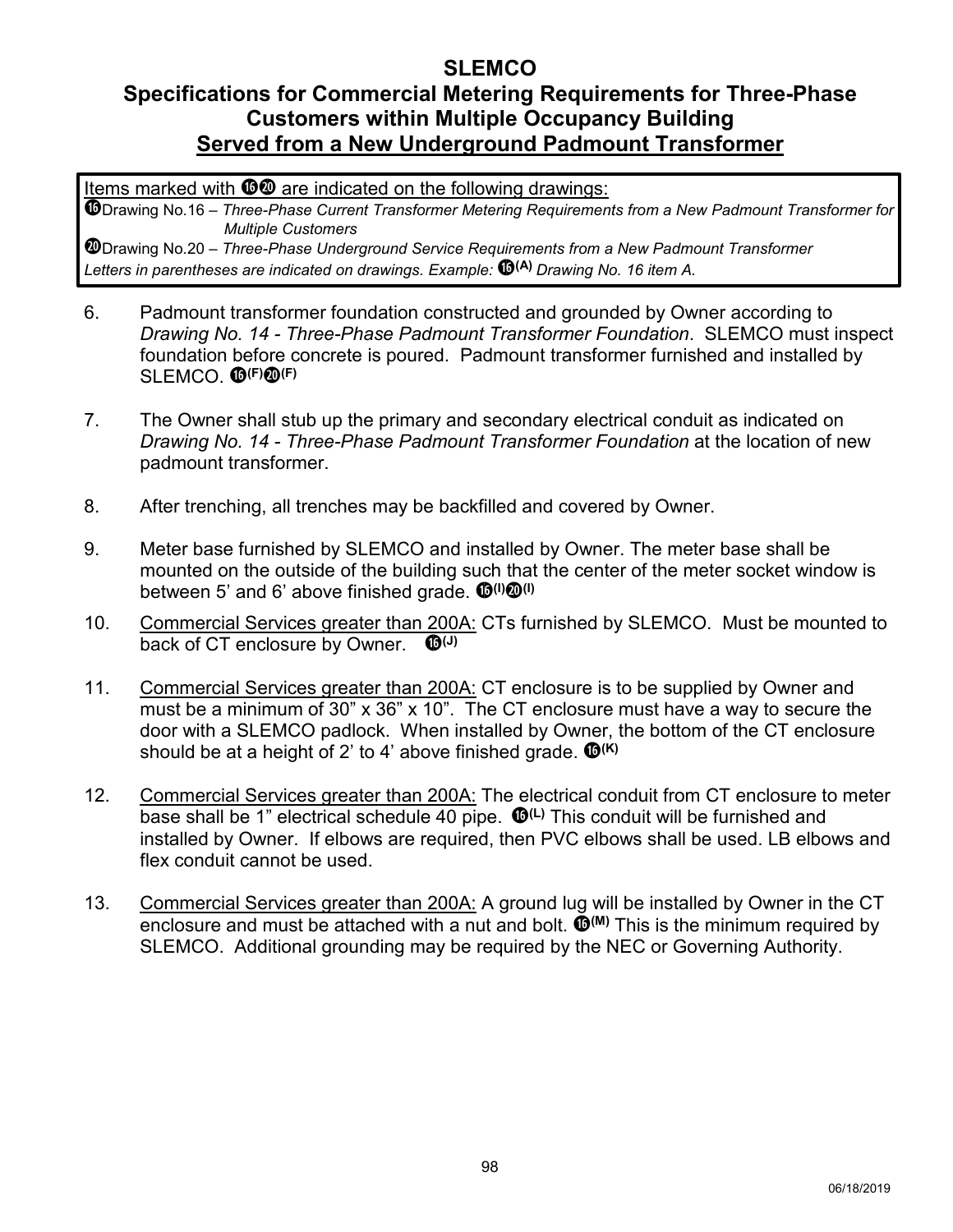# **Specifications for Commercial Metering Requirements for Three-Phase Customers within Multiple Occupancy Building Served from a New Underground Padmount Transformer**

Items marked with  $\mathbf{0}\mathbf{0}$  are indicated on the following drawings:

Drawing No.16 – *Three-Phase Current Transformer Metering Requirements from a New Padmount Transformer for Multiple Customers*

- 14. **14.1** Commercial Services greater than 200A: The Owner will be responsible to furnish a metering ground wire (*minimum #6 soft drawn copper or #6 insulated copper*) and install this wire from the meter base through CT enclosure and disconnect switch to the optional wire trough. This metering ground wire must be continuous and installed in electrical conduit between the meter base, CT enclosure, disconnect switch, and optional wire trough. The metering ground wire must be connected to the ground lugs in the meter base, CT enclosure, disconnect switch, and the grounding buss bar inside of the optional wire trough. If optional wire trough is omitted, the metering ground wire would end in the disconnect switch.  $\mathbf{O}^{(N)}$  This is the minimum required by SLEMCO. Additional grounding may be required by the NEC or Governing Authority.
	- **14.2** 200A Commercial Services: The Owner will be responsible to furnish the meter base ground wire (*minimum #6 soft drawn copper*) and install this wire in electrical conduit from the meter base to the ground rod. The meter base ground wire shall be connected in the ground wire lug, where provided, and not in the service neutral lug. **(K)**
- 15. Commercial Services greater than 200A: Main ground wire (*minimum #2 insulated copper*) shall be furnished and installed by Owner. The main ground wire must be continuous and installed in  $\frac{1}{2}$ " electrical conduit between optional wire trough and the first ground rod. The continuous main ground wire must be connected to the grounding buss bar inside of the optional wire trough and each of the ground rods. If the optional wire trough is omitted, then the main ground wire must be continuous and installed in  $\frac{1}{2}$ " electrical conduit between disconnect switch and the first ground rod. The continuous main ground wire must be connected to the grounding buss bar inside of the disconnect switch and each of the ground rods, if the optional wire trough is omitted. <sup>10(0)</sup> The main ground wire shall be sized according to the load, as required by the NEC or Governing Authority and may need to be increased to 1/0, 4/0 or larger if needed.
- 16. **16.1** Commercial Services greater than 200A: Ground rods, minimum of two 5/8" x 8' copperweld or 1/2" x 8' copper, furnished and installed by Owner. Must have one ground rod for every 200 Amps of service. Ground rods shall be installed 6' apart. Ground rods must be set 1" below finished grade.  $\mathbf{O}^{(P)}$  This is the minimum required by SLEMCO. Additional grounding may be required by the NEC or Governing Authority.
	- **16.2** 200A Commercial Services: Ground rod, minimum 5/8" x 8' copperweld or 1/2" x 8' copper, furnished and installed by Owner. Ground rod is to be set 1" below finished grade. **(L)** This is the minimum required by SLEMCO. Additional grounding may be required by the NEC or Governing Authority*.*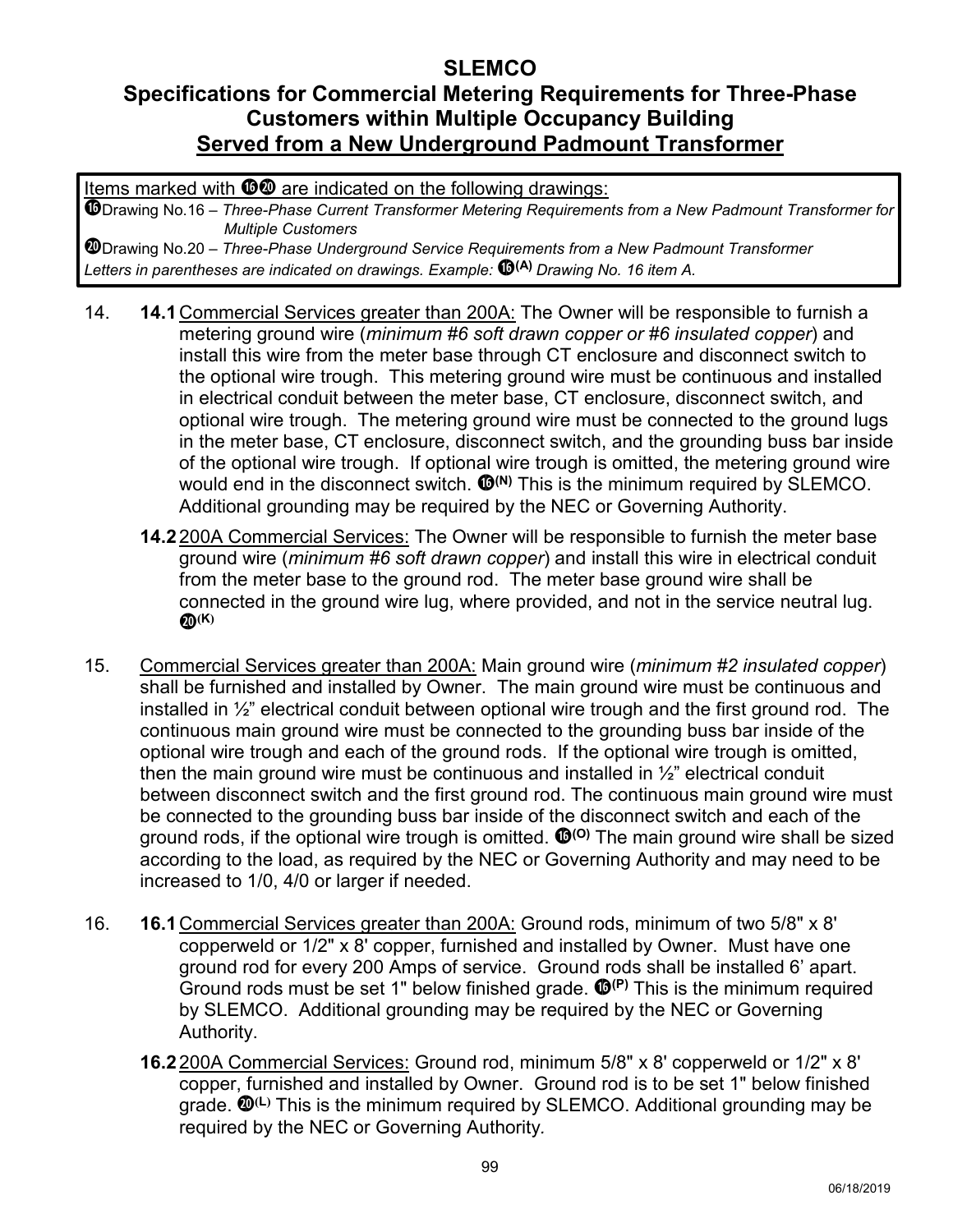# **Specifications for Commercial Metering Requirements for Three-Phase Customers within Multiple Occupancy Building Served from a New Underground Padmount Transformer**

Items marked with  $\mathbf{0}\mathbf{0}$  are indicated on the following drawings:

Drawing No.16 – *Three-Phase Current Transformer Metering Requirements from a New Padmount Transformer for Multiple Customers*

- 17. Commercial Services greater than 200A: Disconnect switch isolates power from services connected. Disconnect switch furnished and installed by Owner between the CT Enclosure and services connected (*wire trough optional*). Disconnect switch is for SLEMCO use only and shall be locked and sealed open or closed by use of SLEMCO padlock. Disconnect switch shall be a three pole, be non-fused or fused with properly sized slugged (*dummy/neutral*) fuse, have a voltage rating of at least 240V, and have an ampacity rating no less than the total of the amp ratings of all connected services. Enclosure for disconnect switch shall be UL listed, be weather proof and rain tight (*NEMA 3R*), have a locking mechanism to secure it in the open or close position with a SLEMCO padlock. <sup>1</sup> All terminations within disconnect switch will be made by Owner. Any multi-conductor connections to a single pole made within the disconnect switch must include a multiconductor lug. More than one conductor connected within a single lug will not be allowed. The electrical conduit from CT enclosure to disconnect switch shall be a minimum of 3" electrical schedule 40 pipe. This conduit will be furnished and installed by Owner. If elbows are required, then PVC elbows shall be used. LB elbows and flex conduit cannot be used.
- 18. **18.1** Commercial Services greater than 200A: Main disconnects (*service panels*) and optional wire trough shall be furnished and installed by customer as required by the NEC or Governing Authority. **<sup>(D<sub>(R)</sub>** All terminations will be made in optional wire trough</sup> or to main disconnect by Owner.
	- **18.2** 200A Commercial Services: The main disconnect (*service panel*) and customer conductors (*from the meter base to the main disconnect*) are furnished and installed by Owner. The main disconnect shall be sized for 200 amps and located within 3' of the meter base. The customer conductors shall be copper and have a minimum size of #2/0 copper. The main disconnect and or other electrical equipment may be mounted on the outside of the building. However, it must be of weather proof and watertight design to be mounted on the outside.  $\mathbf{Q}^{(J)}$
- 19. Variations of this design may be considered equal as long as NEC requirements are met. To assure acceptability where variations arise, contact SLEMCO prior to installation.
- 20. If a Governing Authority requires inspection, inspection tag must be in place and marked approved before SLEMCO will connect service.  $\mathbf{C}^{(T)}\mathbf{Q}^{(N)}$
- 21. Prior to secondary service connection and meter installation, a SLEMCO serviceman must inspect the total job for readiness. When ready for this inspection, notify the Lafayette Service Department by calling (337) 896-5551.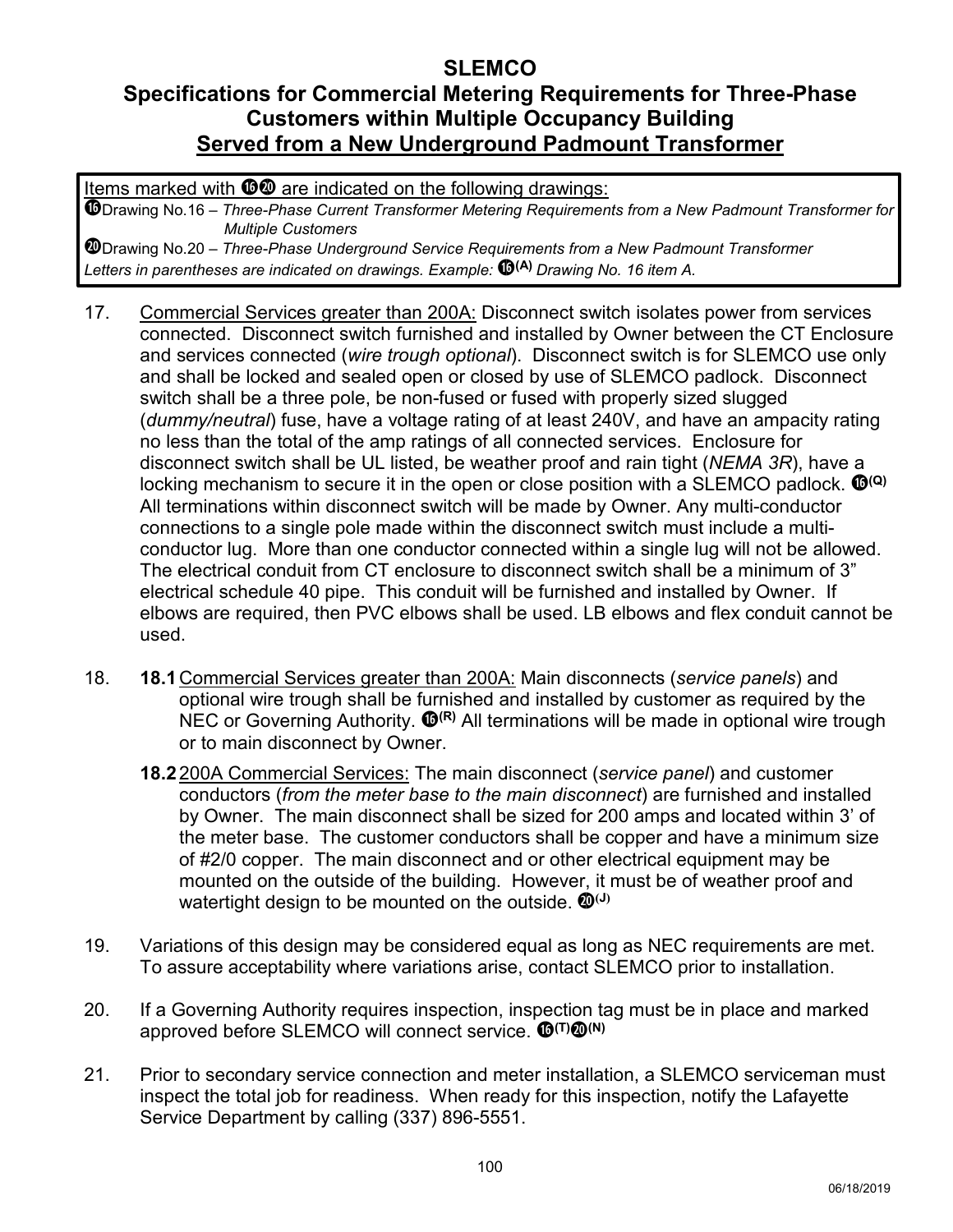

04/05/2019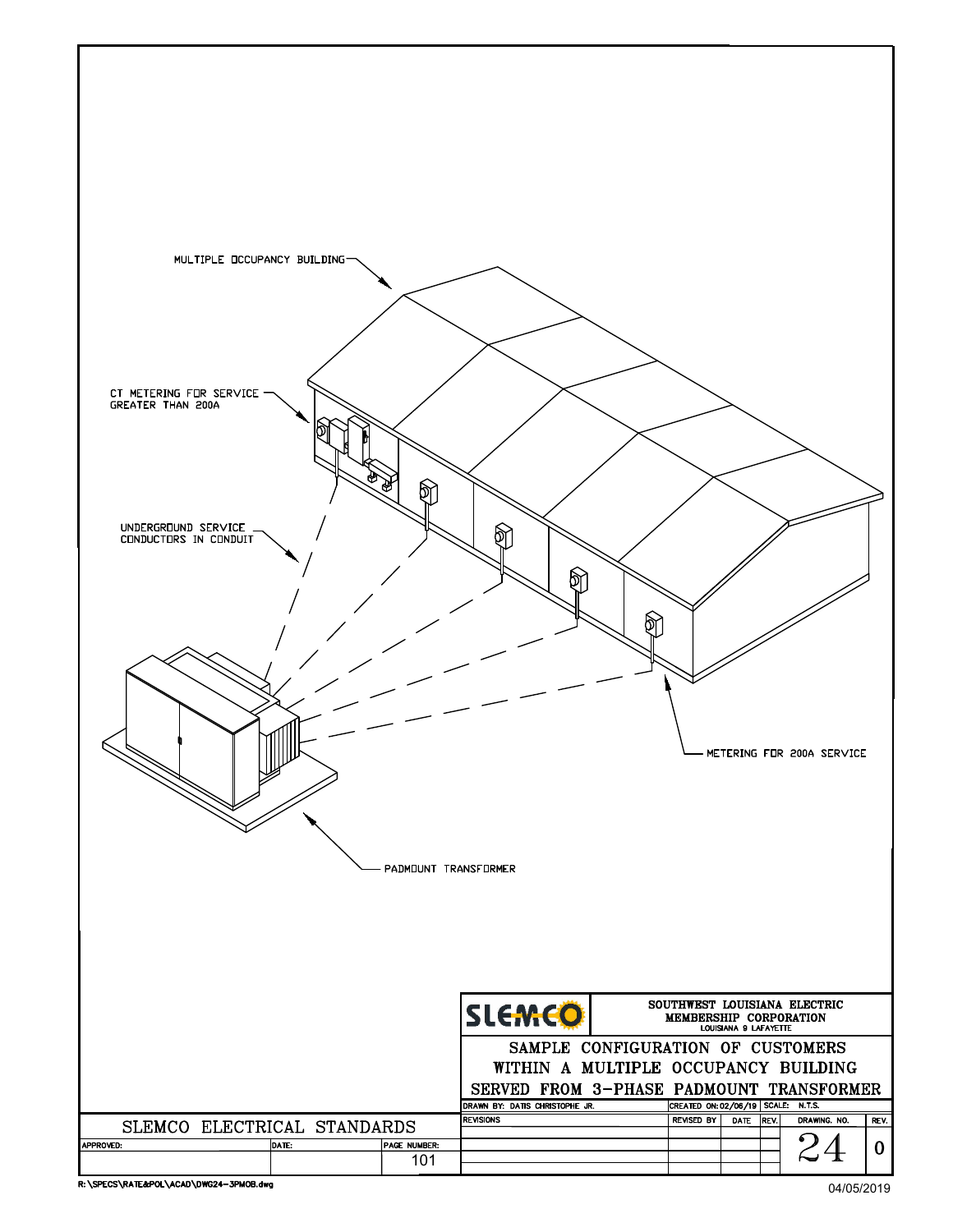## **Specifications for Commercial Metering Requirements for Single-Phase Customers within Multiple Occupancy Building Served from a New Underground Padmount Transformer**

Applicable to an Owner requiring commercial services receiving single-phase power at 120/240 volts (*V*) from a new underground padmount transformer to a multiple occupancy building. Applicable to commercial services receiving single-phase power through a 200 Amp (A) meter base attached to building requiring services with service conductors entering through an underground conduit from the padmount transformer to bottom of meter base. Also applicable to commercial services requiring greater than 200A through applicable metering equipment (*meter base and CT enclosure*) that will be attached to building requiring services with service conductors entering through an underground conduit from the padmount transformer to bottom of CT enclosure. Current transformers (*CTs*) are enclosed within the CT enclosure. Drawing No. 25 illustrates a basic single-phase configuration of a multiple occupancy building.

The maximum SLEMCO allowable load that a new underground padmount transformer can serve is 800A. Therefore, the maximum number of commercial services receiving power through a 200A meter base from a new underground padmount transformer is four (*4*). Furthermore, the combination of commercial services receiving phase power through a 200A meter base and requiring greater than 200A through applicable metering equipment must not exceed 800A.

The party responsible for the multiple occupancy building is referred to as the Owner. All commercial services will provide power to customers within sections of the multiple occupancy building that are divided by firewalls approved by Governing Authorities. Each of these customers will require an independent commercial service from the transformer. There will be no multiple metered customers from one service allowed.

The *Point of Connection* is the point of demarcation between SLEMCO and the customer. It shall be the customer's responsibility for compliance with the National Electrical Code (*NEC*) and any Governing Authority for all equipment beyond the *Point of Connection*. The Owner is advised to use the services of a qualified electrician to assure compliance with all codes and regulations.

*It should be noted that electrical pipe is the gray pipe and white water pipe is not acceptable. Therefore, schedule 40 or 80 electrical pipe discussed in this section is approved electrical conduit.*

Items marked with  $\Phi$  are indicated on the Drawing No. 10 – *Single-Phase Current Transformer Metering Requirements from a new Padmount Transformer Letters in parentheses are indicated on drawings. Example:* **(A)** *Drawing No. 10 item A.*

1. **1.1** Commercial Services greater than 200A and up to 400A: Secondary conductors furnished and installed by SLEMCO.  $\mathbf{O}^{(A)}$  Secondary conductors will be terminated by SLEMCO in transformer and at source side of the disconnect switch (*Point of Connection*).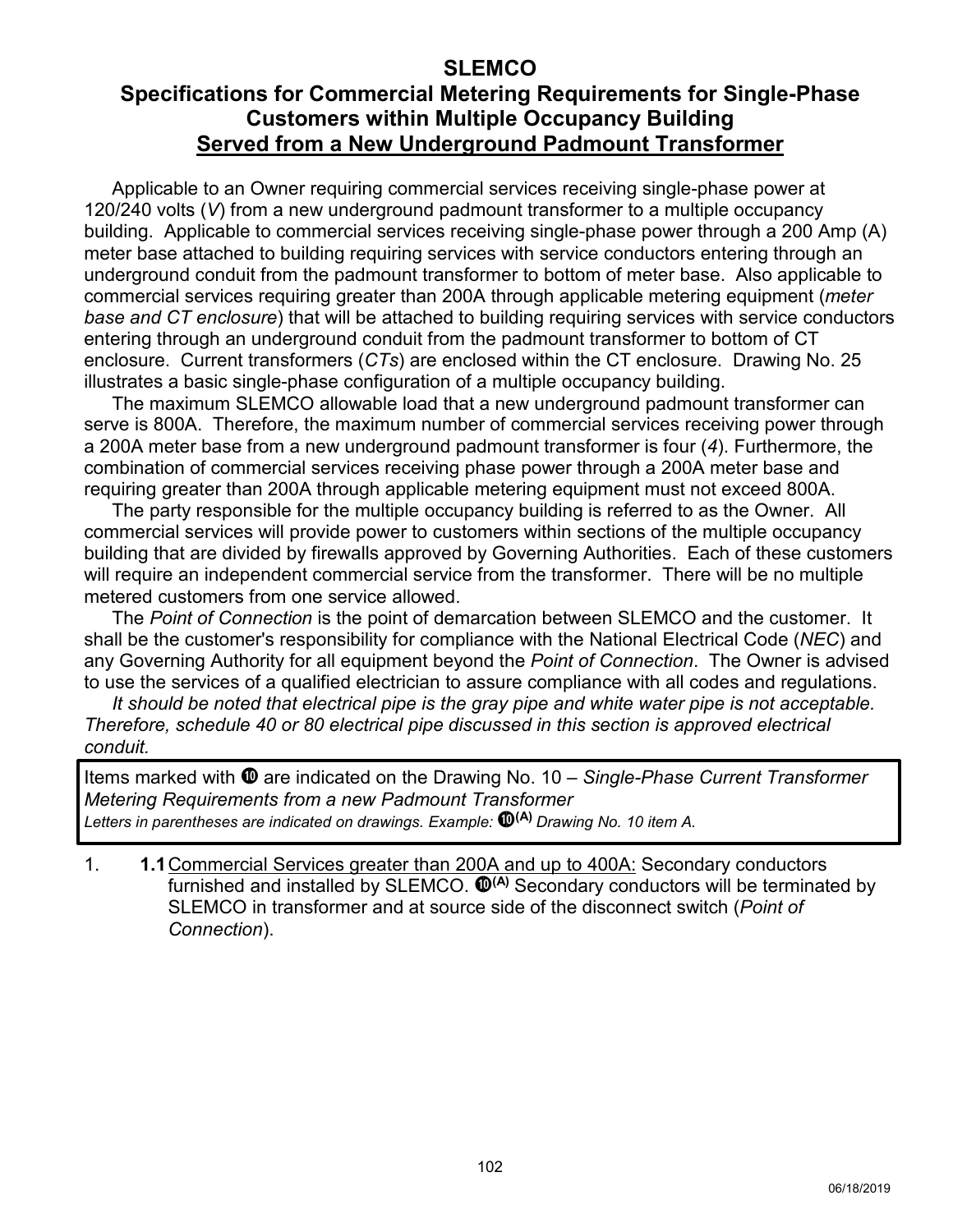# **Specifications for Commercial Metering Requirements for Single-Phase Customers within Multiple Occupancy Building Served from a New Underground Padmount Transformer**

Items marked with  $\bullet\bullet$  are indicated on the following drawings:

- **1.2** Commercial Services greater than 400A: Secondary conductors from transformer to disconnect switch furnished and installed by Owner.  $\mathbf{O}^{(A)}$  The secondary conductors shall be sized according to the load, as required by the NEC or Governing Authority. Termination of conductors must be made in disconnect switch by Owner. Wire trough is optional. Each pole of the disconnect switch will only be allowed one lug attachment. Therefore, multi-conductor connections to a single pole made within the disconnect switch must include a multi-conductor lug. More than one conductor connected within a single lug will not be allowed. An extension of at least 48" of secondary conductor is required to be left out of conduit at padmount transformer location. Termination of conductors in padmount transformer (*Point of Connection*) performed by Owner.
- **1.3**200A Commercial Services: Secondary conductors furnished and installed by SLEMCO. **(A)** Secondary conductors will be terminated by SLEMCO in transformer and at source side of the meter base (*Point of Connection*).
- 2. Secondary conduit furnished and installed by Owner. After trenching, the trench may be backfilled and covered. Conduit must be a minimum of a 3" electrical conduit. Electrical schedule 40 pipe is acceptable for below ground use.  $\mathbf{\Theta}^{(\mathsf{B})} \mathbf{\Theta}^{(\mathsf{B})}$
- 3. **3.1**Commercial Services greater than 200A: Above ground riser conduit must be a minimum of a 3" electrical schedule 80 pipe. If elbows are required, then PVC elbows shall be used. LB elbows and flex conduit cannot be used.  $\mathbf{Q}^{(C)}$ 
	- **3.2**200A Commercial Services: Owner will complete installation of above ground riser conduit into bottom left side of meter base using a minimum of a 2" electrical schedule 80 pipe. If elbows are required, then PVC elbows shall be used. LB elbows and flex conduit cannot be used. **<sup>(C)</sup>**
- 4. **4.1**Commercial Services greater than 200A: No standard steel 90º elbows are allowed since conduit will house conductors carrying greater than 200 Amps. Therefore, any underground service that requires three 90º turns or is further than 150', the Owner must use PVC long radius 90º elbows with a 48" turn. A maximum of three 90º turns are allowed. Any underground service which is less than 150' with two or less 90º turns, the Owner is allowed to use PVC long radius 90<sup>°</sup> elbows with a 36<sup>°</sup> turn.  $\mathbf{Q}^{(D)}$ 
	- **4.2**200A Commercial Services: Any underground service that requires three 90º turns or is further than 150', the Owner must use standard steel 90° elbows with an 18" turn. A maximum of three 90º turns are allowed. Any underground service which is less than 150' with two or less 90º turns, the Owner is allowed to use PVC long radius 90º elbows with a  $36"$  turn.  $\bigoplus$ <sup>(D)</sup>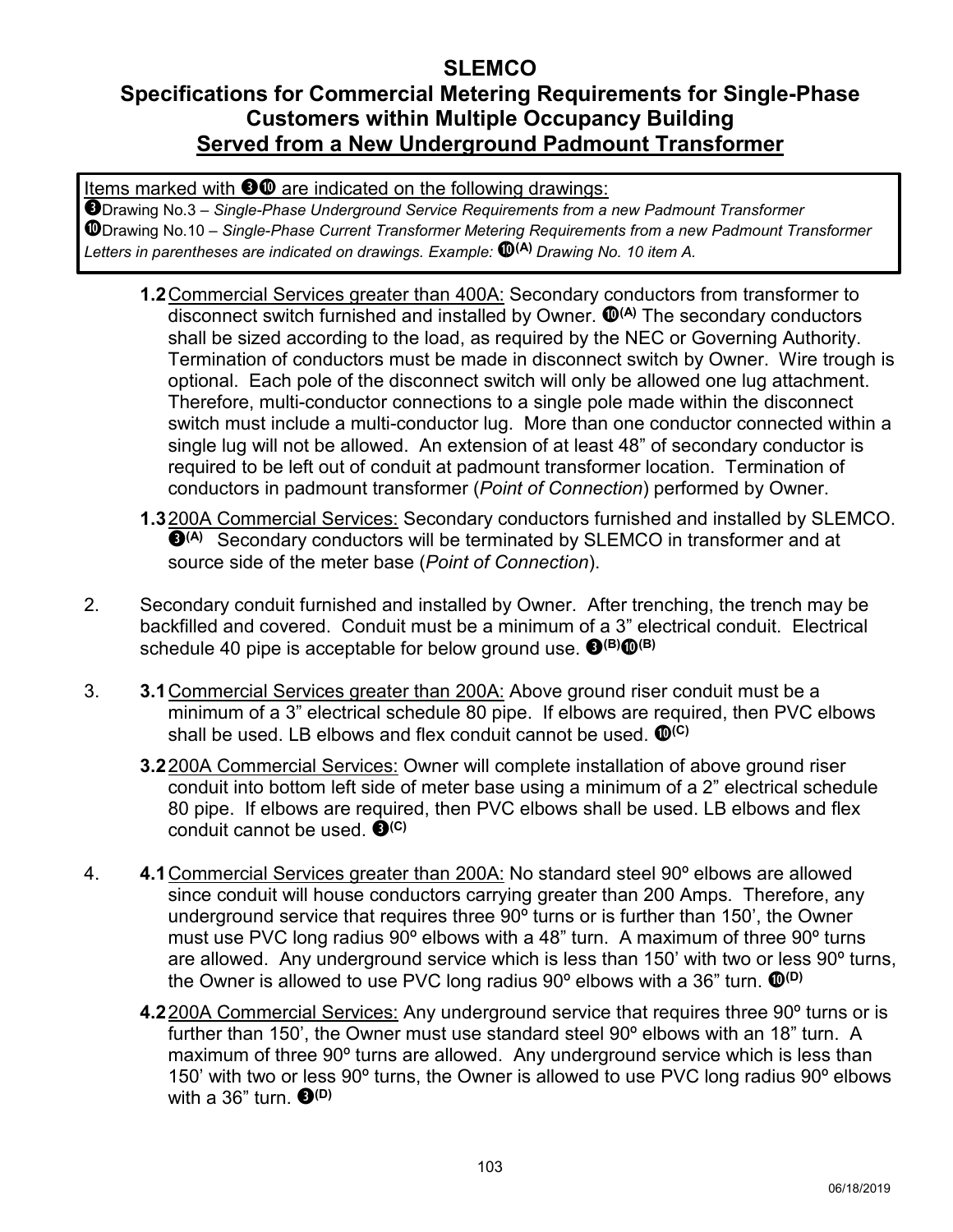# **Specifications for Commercial Metering Requirements for Single-Phase Customers within Multiple Occupancy Building Served from a New Underground Padmount Transformer**

Items marked with  $\bullet\bullet$  are indicated on the following drawings:

- 5. Owner must maintain a depth of 36" when installing electrical conduit for secondary conductors. **(E) (E)**
- 6. The Owner shall stub up the primary and secondary electrical conduit next to each other at the location of new padmount transformer. **(F) (F)** See the next section entitled, *Specifications for Residential Underground Primary Requirements*, for details on primary installation.
- 7. After trenching, all trenches may be backfilled and covered by Owner.
- 8. Owner will install a pull string (*white nylon*) in all electrical conduits that will require SLEMCO to install conductors.
- 9. **9.1** Commercial Services greater than 200A: Meter base furnished by SLEMCO and installed by Owner. The meter base shall be mounted on the outside of the building such that the center of the meter socket window is between 5' and 6' above finished grade. **(H)**
	- **9.2** 200A Commercial Services: Meter base furnished and installed by Owner. The meter base shall be mounted on the outside of the building such that the center of the meter socket window is between 5' and 6' above finished grade. <sup>1</sup> When purchasing a meter base for underground service please specify hubless or underground meter base. The meter base shall conform to SLEMCO's standards and shall be compatible with SLEMCO metering. The meter base shall be rated for 200 Amps.
- 10. Commercial Services greater than 200A: CTs furnished by SLEMCO. Must be mounted to back of CT enclosure by Owner. **(I)**
- 11. Commercial Services greater than 200A: CT enclosure is to be supplied by Owner and must be a minimum of 24" x 24" x 10". The CT enclosure must have a way to secure the door with a SLEMCO padlock. When installed by Owner, the bottom of the CT enclosure should be at a height of 2' to 4' above finished grade.  $\mathbf{D}^{(J)}$
- 12. Commercial Services greater than 200A: The electrical conduit from CT enclosure to meter base shall be 1" electrical schedule 40 pipe.  $\mathbf{D}^{(K)}$  This conduit will be furnished and installed by Owner. If elbows are required, then PVC elbows shall be used. LB elbows and flex conduit cannot be used.
- 13. Commercial Services greater than 200A: A ground lug will be installed by Owner in the CT enclosure and must be attached with a nut and bolt.  $\mathbf{D}^{(L)}$  This is the minimum required by SLEMCO. Additional grounding may be required by the NEC or Governing Authority.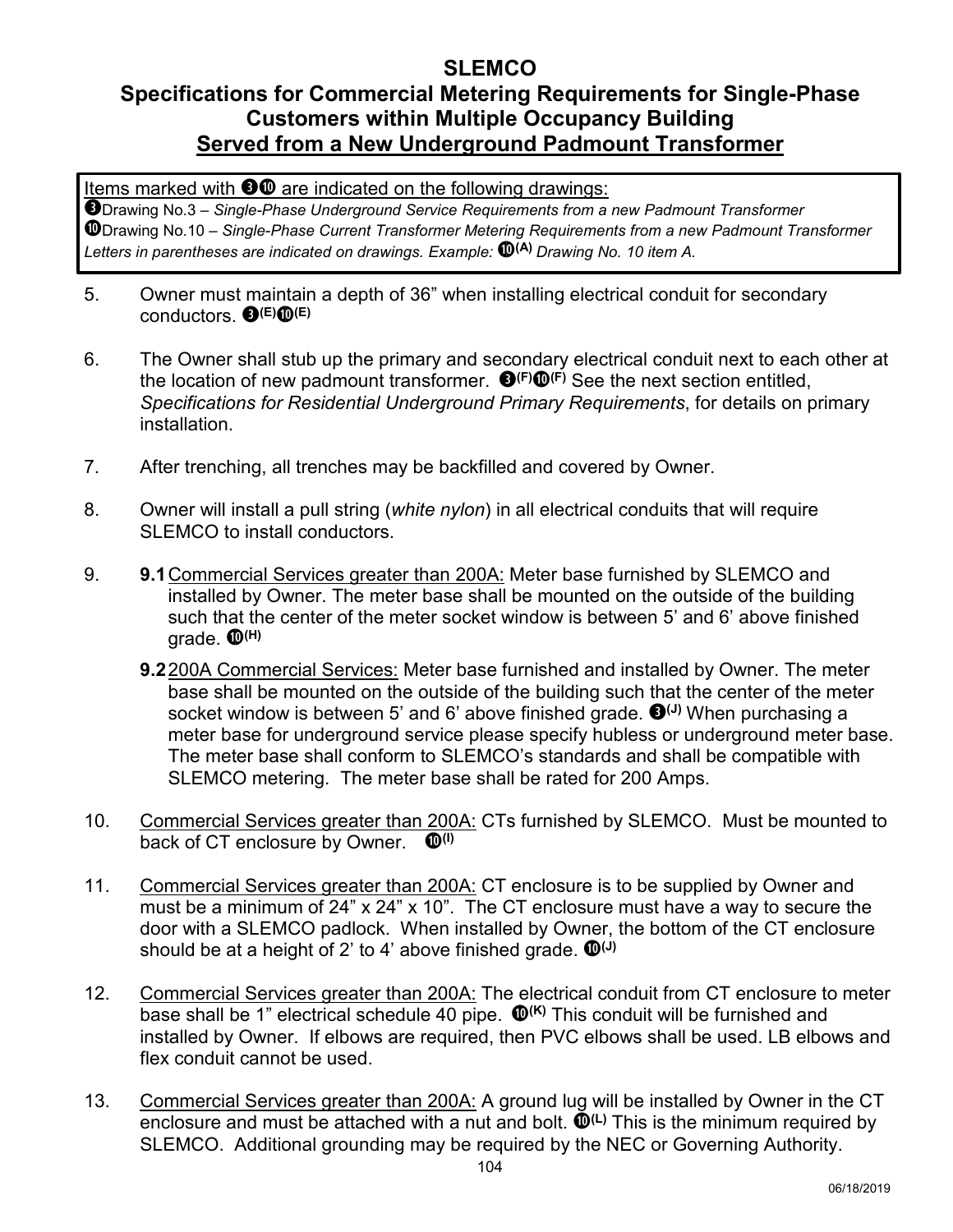# **Specifications for Commercial Metering Requirements for Single-Phase Customers within Multiple Occupancy Building Served from a New Underground Padmount Transformer**

Items marked with  $\bullet\bullet$  are indicated on the following drawings:

- 14. **14.1** Commercial Services greater than 200A: The Owner will be responsible to furnish a metering ground wire (*minimum #6 soft drawn copper or #6 insulated copper*) and install this wire from the meter base through CT enclosure and disconnect switch to the optional wire trough. This metering ground wire must be continuous and installed in electrical conduit between the meter base, CT enclosure, disconnect switch, and optional wire trough. The metering ground wire must be connected to the ground lugs in the meter base, CT enclosure, disconnect switch, and the grounding buss bar inside of the optional wire trough. If optional wire trough is omitted, the metering ground wire would end in the disconnect switch.  $\mathbf{O}^{(M)}$  This is the minimum required by SLEMCO. Additional grounding may be required by the NEC or Governing Authority.
	- **14.2** 200A Commercial Services: The Owner will be responsible to furnish the meter base ground wire (*minimum #6 soft drawn copper*) and install this wire in electrical conduit from the meter base to the ground rod. The meter base ground wire shall be connected in the ground wire lug, where provided, and not in the service neutral lug. **(L)**
- 15. Commercial Services greater than 200A: Main ground wire (*minimum #2 insulated copper*) shall be furnished and installed by Owner. The main ground wire must be continuous and installed in  $\frac{1}{2}$ " electrical conduit between optional wire trough and the first ground rod. The continuous main ground wire must be connected to the grounding buss bar inside of the optional wire trough and each of the ground rods. If the optional wire trough is omitted, then the main ground wire must be continuous and installed in  $\frac{1}{2}$ " electrical conduit between disconnect switch and the first ground rod. The continuous main ground wire must be connected to the grounding buss bar inside of the disconnect switch and each of the ground rods, if the optional wire trough is omitted.  $\mathbf{O}^{(N)}$  The main ground wire shall be sized according to the load, as required by the NEC or Governing Authority and may need to be increased to 1/0, 4/0 or larger if needed.
- 16. **16.1** Commercial Services greater than 200A: Ground rods, minimum of two 5/8" x 8' copperweld or 1/2" x 8' copper, furnished and installed by Owner. Must have one ground rod for every 200 Amps of service. Ground rods shall be installed 6' apart. Ground rods must be set 1" below finished grade.  $\mathbf{O}^{(0)}$  This is the minimum required by SLEMCO. Additional grounding may be required by the NEC or Governing Authority.
	- **16.2** 200A Commercial Services: Ground rod, minimum 5/8" x 8' copperweld or 1/2" x 8' copper, furnished and installed by Owner. Ground rod is to be set 1" below finished grade.  $\mathbf{\Theta}^{(M)}$  This is the minimum required by SLEMCO. Additional grounding may be required by the NEC or Governing Authority*.*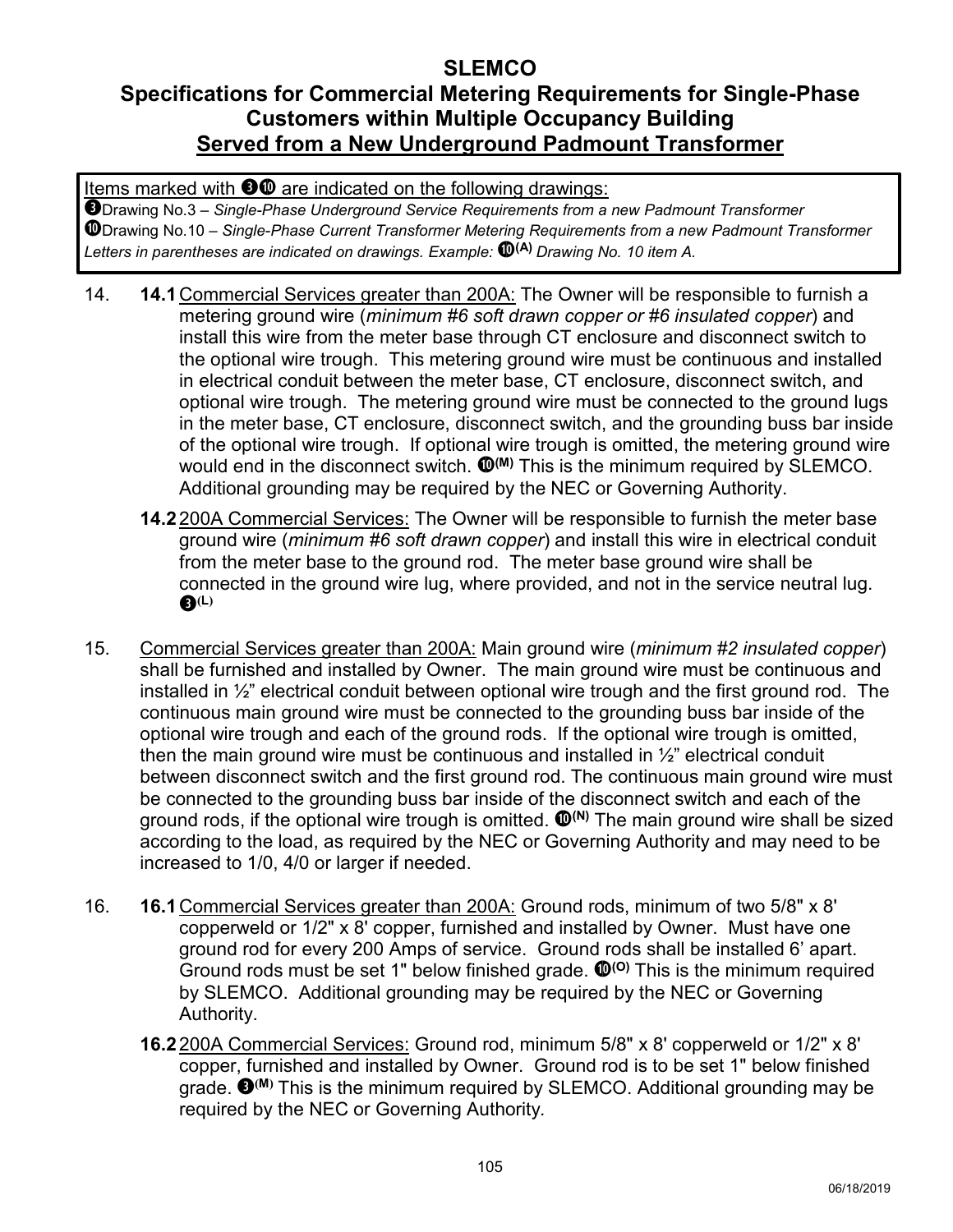# **Specifications for Commercial Metering Requirements for Single-Phase Customers within Multiple Occupancy Building Served from a New Underground Padmount Transformer**

Items marked with  $\bullet\bullet$  are indicated on the following drawings:

Drawing No.3 – *Single-Phase Underground Service Requirements from a new Padmount Transformer* Drawing No.10 – *Single-Phase Current Transformer Metering Requirements from a new Padmount Transformer Letters in parentheses are indicated on drawings. Example:* **(A)** *Drawing No. 10 item A.*

17. Commercial Services greater than 200A: Disconnect switch isolates power from services connected. Disconnect switch furnished and installed by Owner between the CT Enclosure and services connected (*wire trough optional*). Disconnect switch is for SLEMCO use only and shall be locked and sealed open or closed by use of SLEMCO padlock. Disconnect switch shall be a double pole, be non-fused or fused with properly sized slugged (*dummy/neutral*) fuse, have a voltage rating of at least 120/240V, and have an ampacity rating no less than the total of the amp ratings of all connected services. Enclosure for disconnect switch shall be UL listed, be weather proof and rain tight (*NEMA 3R*), have a locking mechanism to secure it in the open or close position with a SLEMCO padlock.  $\mathbf{D}^{(P)}$ The electrical conduit from CT enclosure to disconnect switch shall be a minimum of 3" electrical schedule 40 pipe. This conduit will be furnished and installed by customer. If elbows are required, then PVC elbows shall be used. LB elbows and flex conduit cannot be used.

Any multi-conductor connections to a single pole made within the disconnect switch must include a multi-conductor lug. More than one conductor connected within a single lug will not be allowed.

- **17.1** Services up to 400A: SLEMCO will be responsible for terminations to the source side of the disconnect switch. Customer will be responsible for terminations to the load side of the disconnect switch.
- **17.2** Services greater than 400A: Customer will be responsible for all terminations in the disconnect switch.
- 18. **18.1** Commercial Services greater than 200A: Main disconnects (*service panels*) and optional wire trough shall be furnished and installed by customer as required by the NEC or Governing Authority. <sup>10(a)</sup> All terminations will be made in optional wire trough or to main disconnect by Owner.
	- **18.2** 200A Commercial Services: The main disconnect (*service panel*) and customer conductors (*from the meter base to the main disconnect*) are furnished and installed by Owner. The main disconnect shall be sized for 200 amps and located within 3' of the meter base. The customer conductors shall be copper and have a minimum size of #2/0 copper. The main disconnect and or other electrical equipment may be mounted on the outside of the building. However, it must be of weather proof and watertight design to be mounted on the outside.  $\mathbf{\Theta}^{(K)}$
- 19. Variations of this design may be considered equal as long as NEC requirements are met. To assure acceptability where variations arise, contact SLEMCO prior to installation.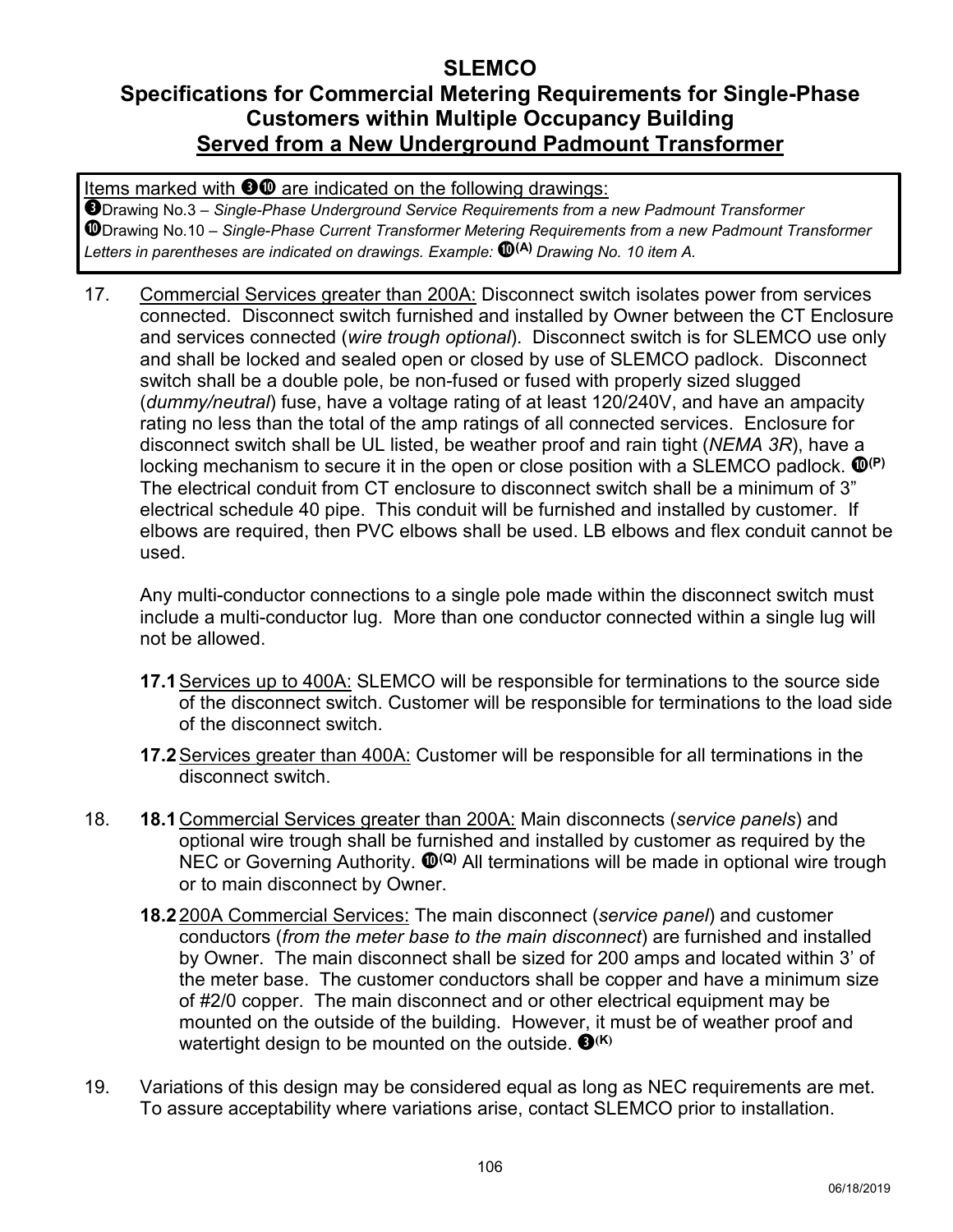# **Specifications for Commercial Metering Requirements for Single-Phase Customers within Multiple Occupancy Building Served from a New Underground Padmount Transformer**

Items marked with  $\bullet\bullet$  are indicated on the following drawings:

- 20. If a Governing Authority requires inspection, inspection tag must be in place and marked approved before SLEMCO will connect service. **(O) (S)**
- 21. Prior to secondary service connection and meter installation, a SLEMCO serviceman must inspect the total job for readiness. When ready for this inspection, notify the Lafayette Service Department by calling (337) 896-5551.